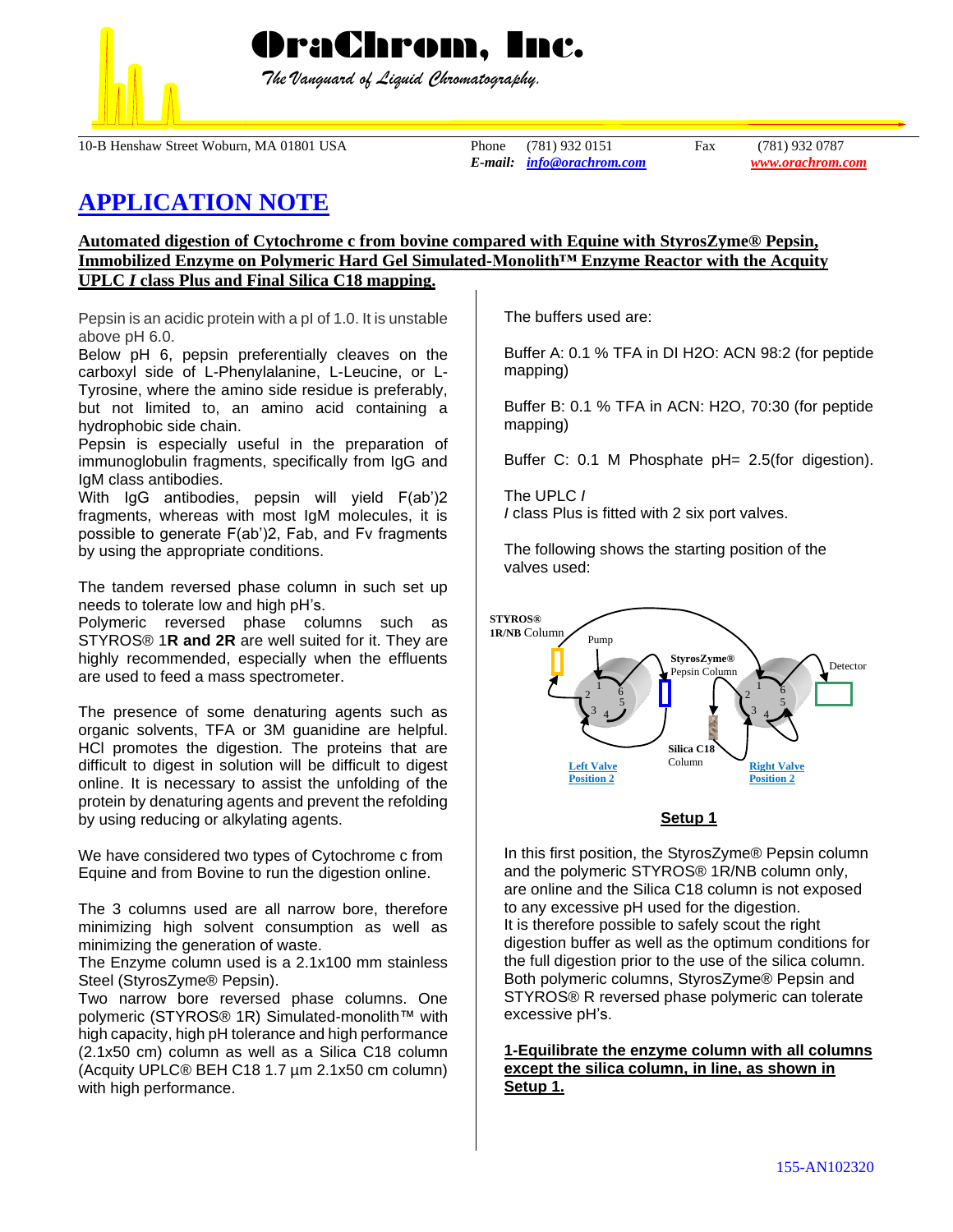| Time | % of<br>buffer C | <b>Flow rate</b><br>(ml/min) |
|------|------------------|------------------------------|
|      |                  |                              |
| 0.01 | 100              | 0.2                          |
|      | 100              | በ 2                          |

**2-With both columns in line as in Setup 1, 3 µl of a solution of 10 mg/ml protein in buffer A is injected, and the resulting digests are dumped on the reversed phase polymeric column using the following method:**

| <b>Time</b> | % of buffer | <b>Flow rate</b><br>(ml/min) |
|-------------|-------------|------------------------------|
|             |             |                              |
| 0.01        | 100         | 0.1                          |
|             | 100         | 0.3                          |
|             | 100         | በ : የ                        |

In the second set up, the left valve is switched to position 1 with only the STYROS® 1R reversed phase column online to equilibrate it with the starting solvent gradient.





#### **3-The reversed phase Polymeric column only is now in line as in Setup 2 to wash the leftover salt and prepare it for the reversed phase mapping.**

#### **It is also ready for hyphenation with a mass spectrometer.**

| <b>Time</b> | % of buffer B | % of buffer<br>А | Flow rate<br>(mI/min) |
|-------------|---------------|------------------|-----------------------|
|             |               |                  |                       |
| 0.01        |               | 100              | 0.3                   |
| 10          |               | 100              | 0.3                   |

**4-The digested peptides are now trapped on the polymeric reversed phase column and can be mapped following a gradient.**

**The setup is now as Setup 2.**

| Time | % of buffer B | % of<br>buffer A | Flow rate<br>(mI/min) |
|------|---------------|------------------|-----------------------|
|      |               |                  |                       |
| 0.01 |               | 100              | 0.2                   |
|      |               |                  |                       |

Once the conditions of the digestion are satisfactory, one can use the second switching valve to bring the Silica C18 column online as shown in Setup 3.

The same gradient as in step 4 can be used for the mapping to run the separation on the C18 Silica column in addition:

**4'-The digested peptides trapped on the polymeric reversed phase column can now be mapped on the C18 Silica column in addition.**

**The setup is now as Setup 3.**

| Time | % of buffer B | $%$ of<br>buffer A | Flow rate<br>(mI/min) |
|------|---------------|--------------------|-----------------------|
|      |               |                    |                       |
| 0.01 |               | 100                | 0.2                   |
| 20.  | ΖΟ            | 30                 | በ ን                   |



## **Setup 3**

**4''-In this step, using the same setup 3, the columns are washed with high organic to make sure they are devoid of any leftover proteinaceous species. The setup remains Setup 3.**

Time % of buffer B % of buffer A Flow rate (ml/min) 0 0 0.01 60 40 0.3 2 100 0 0.3 4 0 100 0.3 8 0 100 0.3

To re-equilibrate both reversed phase columns that are now in line, the following step 5 is used.

**5- Both reversed phase columns are preequilibrated to the initial low organic prior to getting in contact with the digestion buffer.** 

**The setup is now Setup 3.**

| Time | % of buffer<br>В | % of<br>buffer A | Flow rate<br>ml/min |
|------|------------------|------------------|---------------------|
|      |                  |                  |                     |
| 0.01 |                  | 100              | 0.3                 |
| 10   |                  | 100              | 0.3                 |